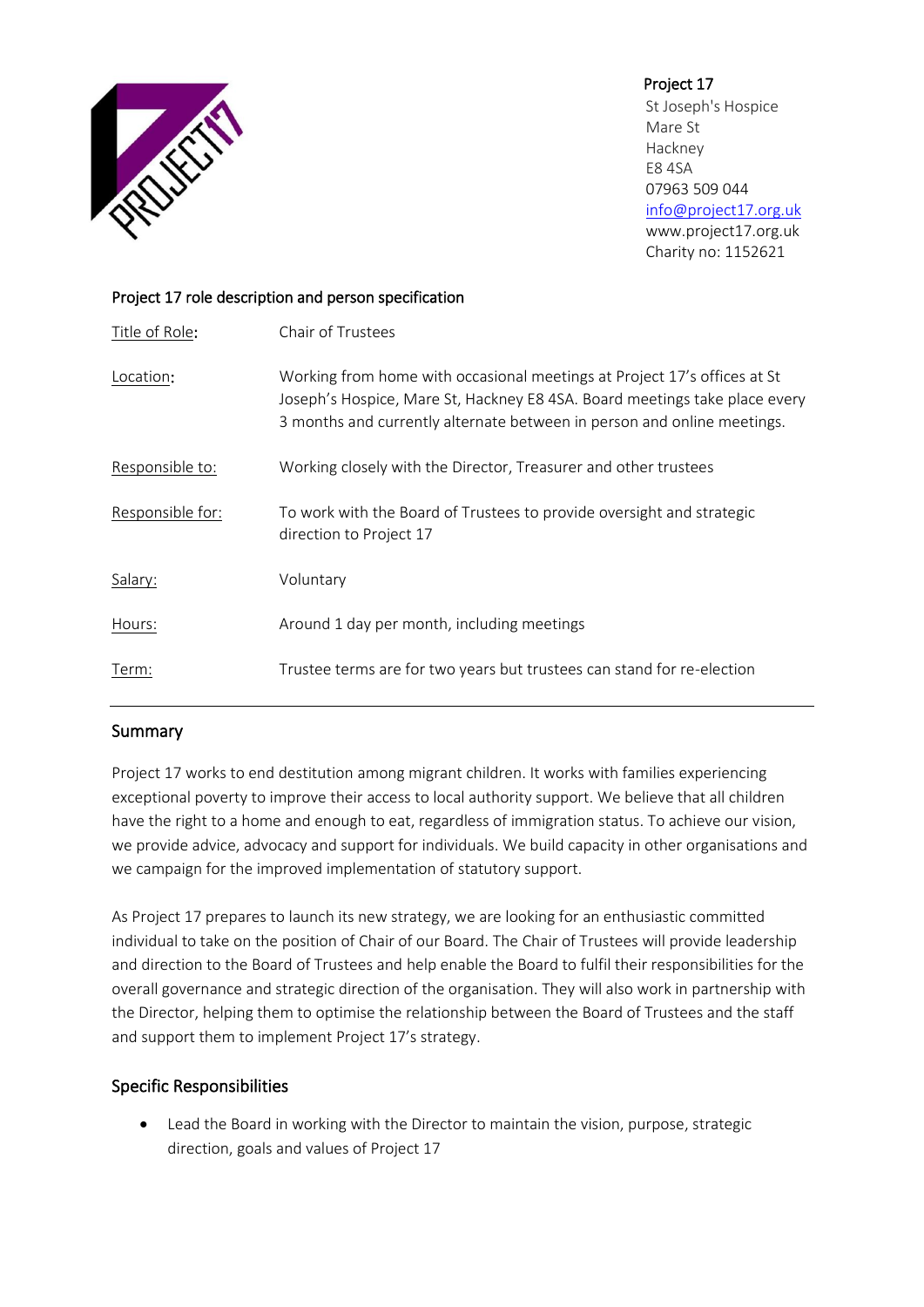- Manage the Board, including Trustee recruitment, ensuring that Trustees comply with their duties, that the Board performs effectively and the Charity is well-governed.
- Manage, review and appraise the performance of the Director
- Support the Director in implementing the organisational strategy
- Maintain proper fiscal oversight of the organisation alongside the Treasurer and Director
- Ensure compliance with governing documents, charity law and other legal requirements
- Ensure board reports, papers and record of meetings are maintained
- Chair board meetings and facilitate board communications
- Act as final stage adjudicator for disciplinary and grievance procedures if required

## Person Specification

### Essential

- Experience of one or more of the following:
	- o Personal experience of having no recourse to public funds
	- o Experience of charity management
	- o Experience of charity governance
- Analytical and evaluation skills, demonstrating good judgement.
- Understanding and acceptance of the legal duties, responsibilities and liabilities of trusteeship.
- Demonstrable commitment to the values and ethos of Project 17
- Personal and professional integrity
- Ability to commit time to conduct the role well, including attending meetings and events outside of normal office hours
- Strategic vision and good, independent judgement
- Strong interpersonal and relationship building abilities

### Desirable

- Knowledge and experience of charity fundraising and finance practices.
- Skills and experience in one or more areas of non-executive governance and management e.g. strategic planning, business management, financial/accountancy, understanding of HR issues, experience of Trusts or other grant giving bodies.

### Term of office

The Chair's term is two years, following which the Trustees may re-elect the Chair for a further one or two term(s).

### Time requirement

The role will require a time commitment of around 1 day per month, on average, with more time required in some months than others. This will include planned quarterly board meetings of approximately 2 hours, held either online or in London. The Chair must be available to support the Director and fellow Trustees between Board meetings, including taking responsibility to deal with issues which arise, and regular one-to-one meetings with the Director.